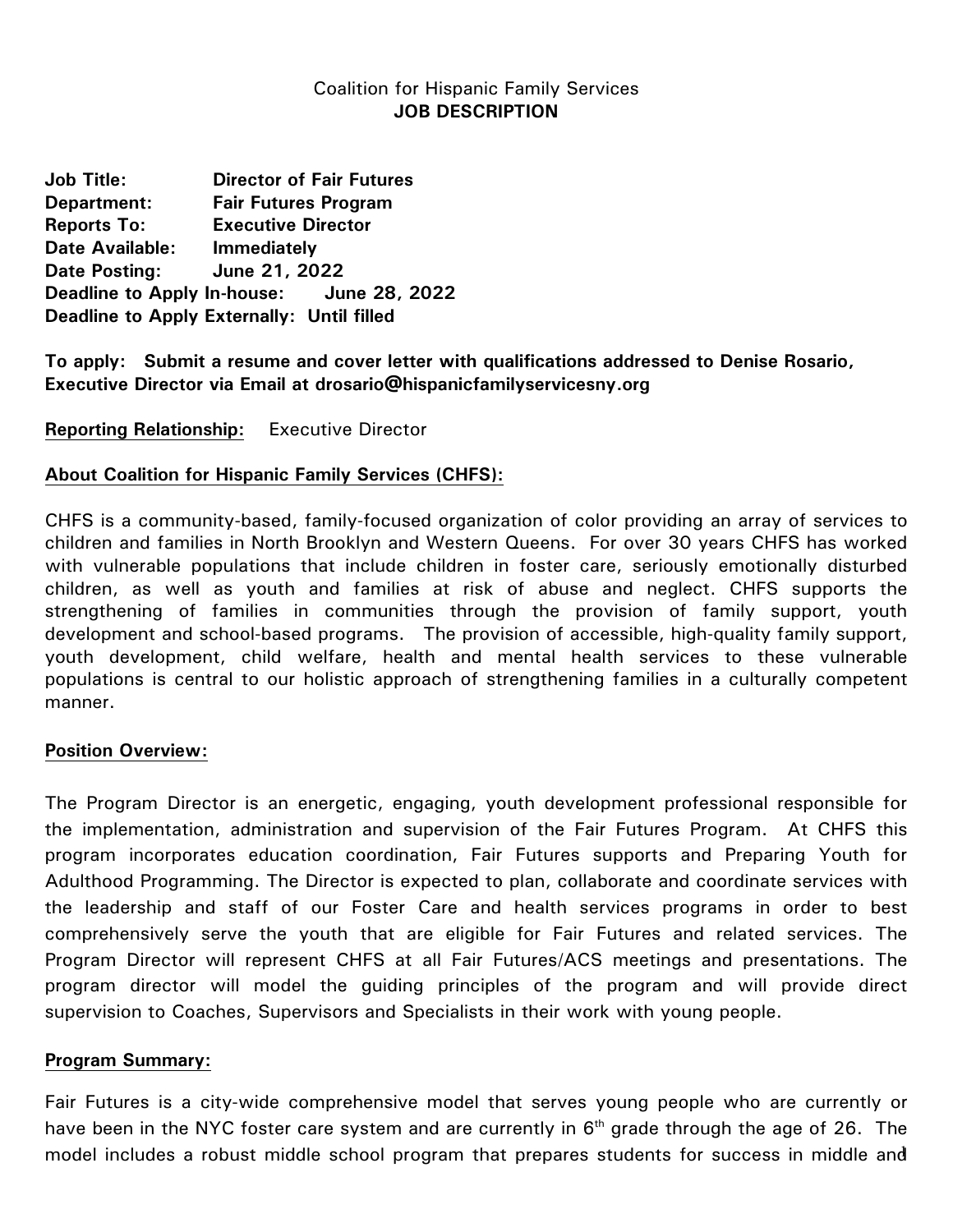high school and a long-term coaching program from  $9<sup>th</sup>$  grade through age 26. Coaching includes fostering ongoing coaching relationships, tutoring schedules, comprehensive academic and socialemotional supports, as well as career development, employment, housing, and independent living goals. At CHFS the Fair Futures program also includes education advocacy, coordination and collaboration to insure that all children in foster care have access to education services.

The Fair Futures Program is funded by NYC ACS and several private foundations to provide specialized support to young people in foster care resulting in improved outcomes in education, employment and permanency. Utilizing a trauma informed approach, the Fair Futures staff will work in collaboration with FFC and TFFC case planning staff while specifically providing youth with the academic, coaching and emotional support they need to:

- Succeed in middle school and prepare for success in high school;
- Graduate high school;
- Persist in post-secondary settings;
- Build progressive career development experiences in line with their interests and academic plans to help them move into a living wage career pathway;
- Achieve permanency and build a network of positive adult and peer supports;
- Access and maintain affordable housing and gain independent living skills.

The Fair Futures program at CHFS is inclusive of all:

- Fair Futures model programming, including specialists and coaches;
- Preparing Youth for Adulthood/Independent Living programming, including monthly workshop development and implementation, checklist submission to ACS and independent living skill development service provision;
- Education Coordination of all young people in foster care at CHFS, including coordination between all stakeholders (case planning team, school staff members, foster parents, education support staff, etc.) collection and dissemination of all school records, including report cards, individualized education plans, attendance, progress updates, etc.

### **PROGRAM DIRECTOR COMPETENCIES AND QUALIFICATIONS**

### **Relational Skills:**

The Program Director must create the culture of trusting relationships that forms the foundation of the coaching program. From a basis of trust as the Director of Fair Futures, program practice is rooted and strengthens process to produce excellent performance through the people and culture CHFS upholds. Thus, the relational skills of the Director are paramount to the success of the program. These skills must include:

- Ability to create a warm, inclusive, strength-based, non-judgmental and trauma-informed culture;
- Ability to facilitate harmonious relationships among staff;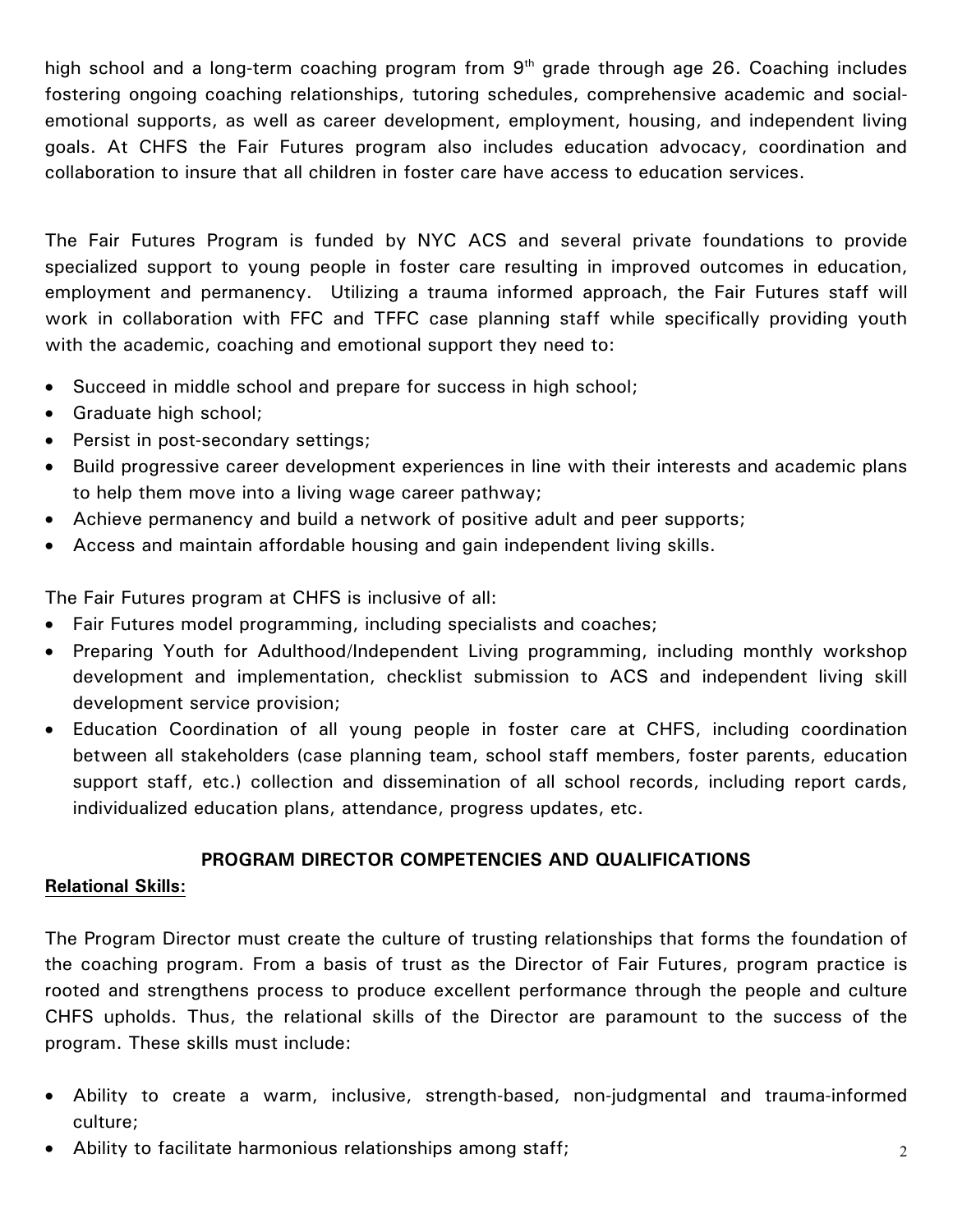- Support staff in developing strong relationships with young people;
- Provision of emotional support to staff to reduce stress and build resiliency;
- Ability to value and exhibit cross collaboration within agency departments.
- Excellent interpersonal skills and ability to build relationships with community and governmental stakeholders;
- Values and promotes diversity;
- A belief that change is possible;
- Able to maintain healthy boundaries;
- Able to remain calm during moments of tension and stress.

# **Professional Skills:**

Program Director must hold a Master's degree in social work, youth development, education, public administration or related field, significant experience working with at-risk or system-involved youth, and 5+ years of supervisory/management experience. The ideal candidate must be a selfdirected strategic thinker, lead and work under pressure and meet deadlines, build internal and external partnerships and meet with funders and government partners. Bilingual/Spanish and experience in child welfare is a plus.

# **Successful Program Directors are also able to:**

- Be self-directed, strategic thinkers;
- Lead and work under pressure and meet deadlines;
- Understand and practice successful collaboration and advocacy.
- Build external partnerships and meet with funders and government partners.

# **Other Critical Skills Include:**

- Excellent written and verbal communication skills;
- Strong understanding and implementation of collaboration strategies
- Strong experience using data to monitor program outcomes;
- Strong budgeting and fiscal skills;
- Experience with grant writing.

# **Program Director duties can include, but are not limited to:**

- Promoting a youth development philosophy and framework and work cross-divisionally to infuse youth development principals and skills across the FFC and TFFC programs and agency;
- Lead and manage all Fair Futures, PYA programming and Education Coordination for all children in foster care at CHFS;
- Lead, manage, and provide direct, regular supervision to all Fair Futures staff, including Coaches, Specialists and Education Coordinators;